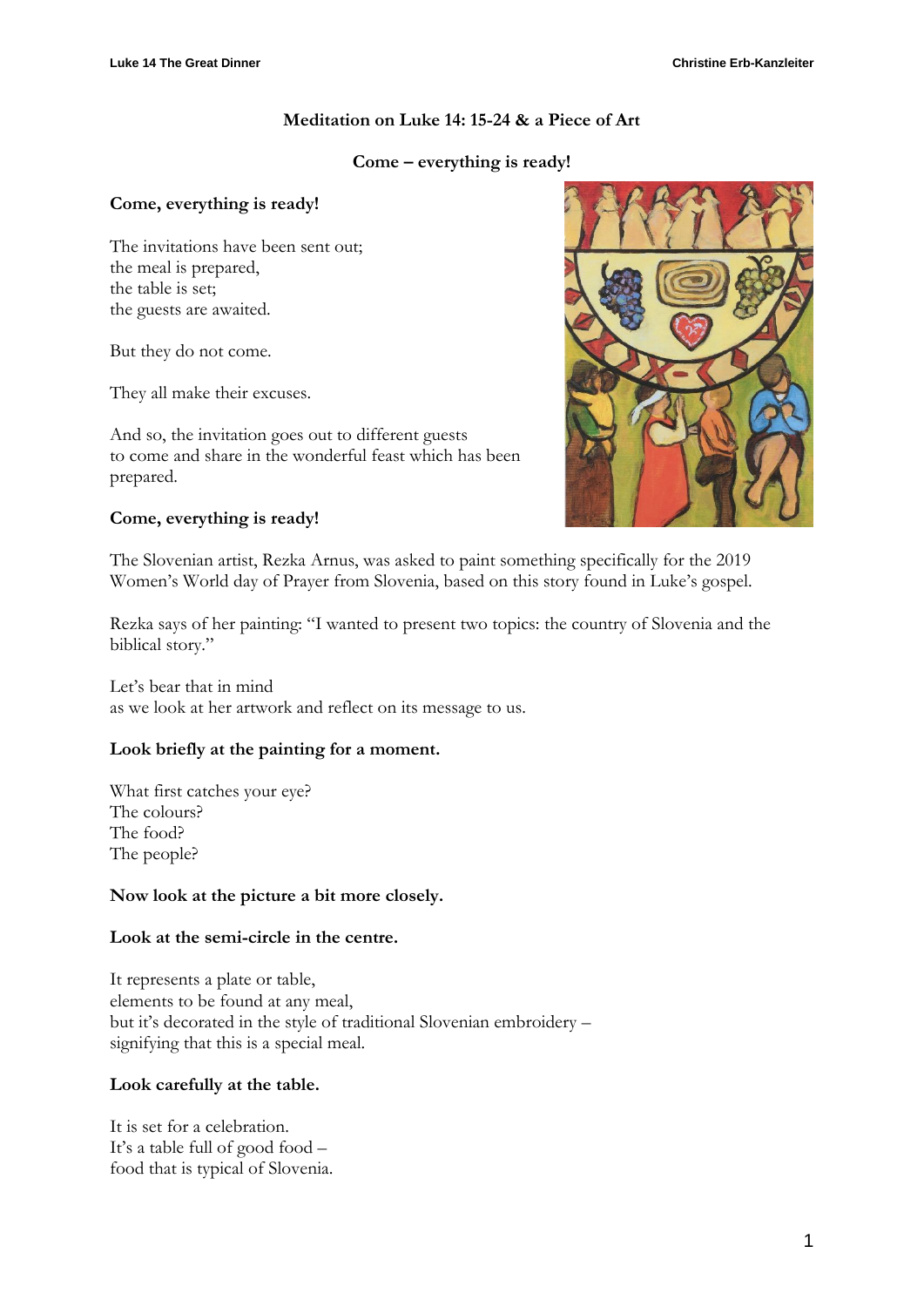#### **Luke 14 The Great Dinner Christine Erb-Kanzleiter**

There are: Grapes (Slovenia is a wine producing country) Sweet Bread with a nut filling Slovenian heart-shaped biscuits, often given as gifts and as an expression of love.

What does the food on the table say to you about God's invitation "Come, for everything is ready"?

Perhaps it is an indication that…

God offers an abundant feast – a celebration. It is offered in love. It is welcoming.

### **Look at the people at the top of the picture.**

Who are they? What are they doing?

Are they…

Greeting one another? Dancing? Celebrating?

Rezka has depicted the figures as Slovenian women in national dress, wearing traditional lace cap, mob cap and scarf.

What does this part of the painting say to you?

Could this part represent… Those who are originally invited to the Celebration? Those whose main focus is getting on with their own lives? Those who are unconcerned about the people below?

# **Now look at the people in the bottom half of the picture.**

Who are these people? Where are they positioned? Are those people those who are side-limed, on the edges?

They are placed at the bottom of the picture – and under the table. What does that signify?

Does it remind you of another story in the Bible – of a conversation between Jesus and a Canaanite woman – of dogs eating the crumbs that have fallen under the table – the leftovers?

Are these people the "leftovers" in society – people unseen, ignored,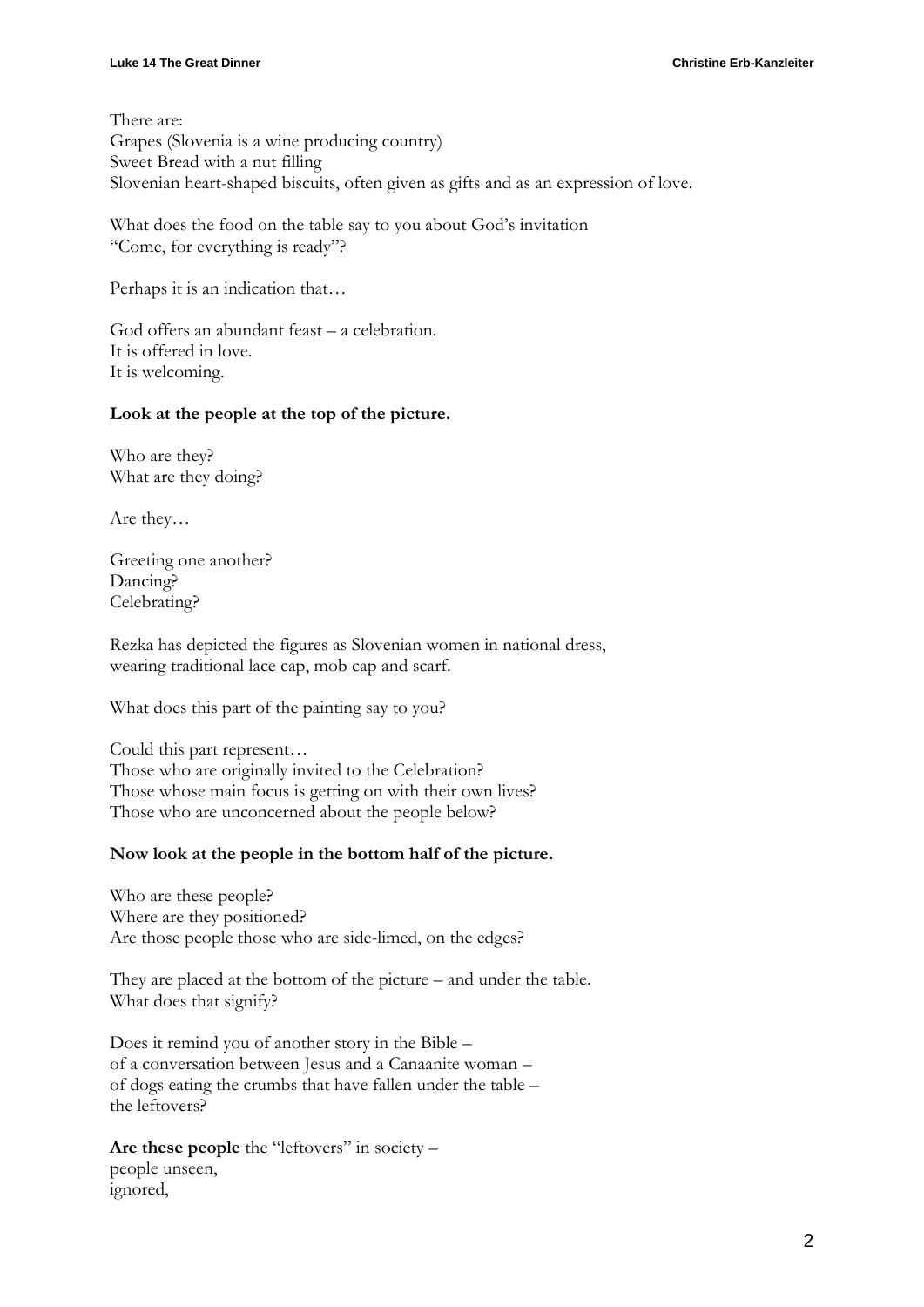### vulnerable?

# **If you are holding a party or celebration – who do you invite?**

Friends? Family? People you know and like?

### **Think of the people you would be least likely to invite to a celebration.**

A homeless person? A drug addict? An alcoholic? Someone who has been in prison? A person who has a disability which makes communication difficult? A total stranger?

In the painting, the people underneath and "on the edges" are more prominent than those on the top.

### **What does that say to you about God?**

That God especially cares for those who are weak and vulnerable? That the "have nots" may be much nearer to God's kingdom than the "haves"?

The story in Luke ends with a warning to those who were originally invited, that they should not be self-satisfied. They will be the ones to miss out.

Perhaps it's a warning to us too, and a reminder that we are all God's children – that everyone is valued and that God's kingdom is open to all.

#### **Come, everything is ready!**

The meal is prepared. The table is set. All are invited.

#### **Short Address on Luke 14: 15-24**

Biblical stories are a bit like windows through which God can be seen. And not only God, no! Biblical stories are windows through which we can catch a glimpse into God's world, get an idea what his Kingdom looks like. They show us a way into God's future and teach us how to live and love. They are a guideline for our lives: for our planning and dreaming, and our decision-making. Windows into God's world today are psalm 23, and the image of God setting a table for us, the piece of art of the Slovenian painter, her thoughts about the Bible text, and the Bible story itself. All these stories have to do with food, with meals, and with invitations to God's table.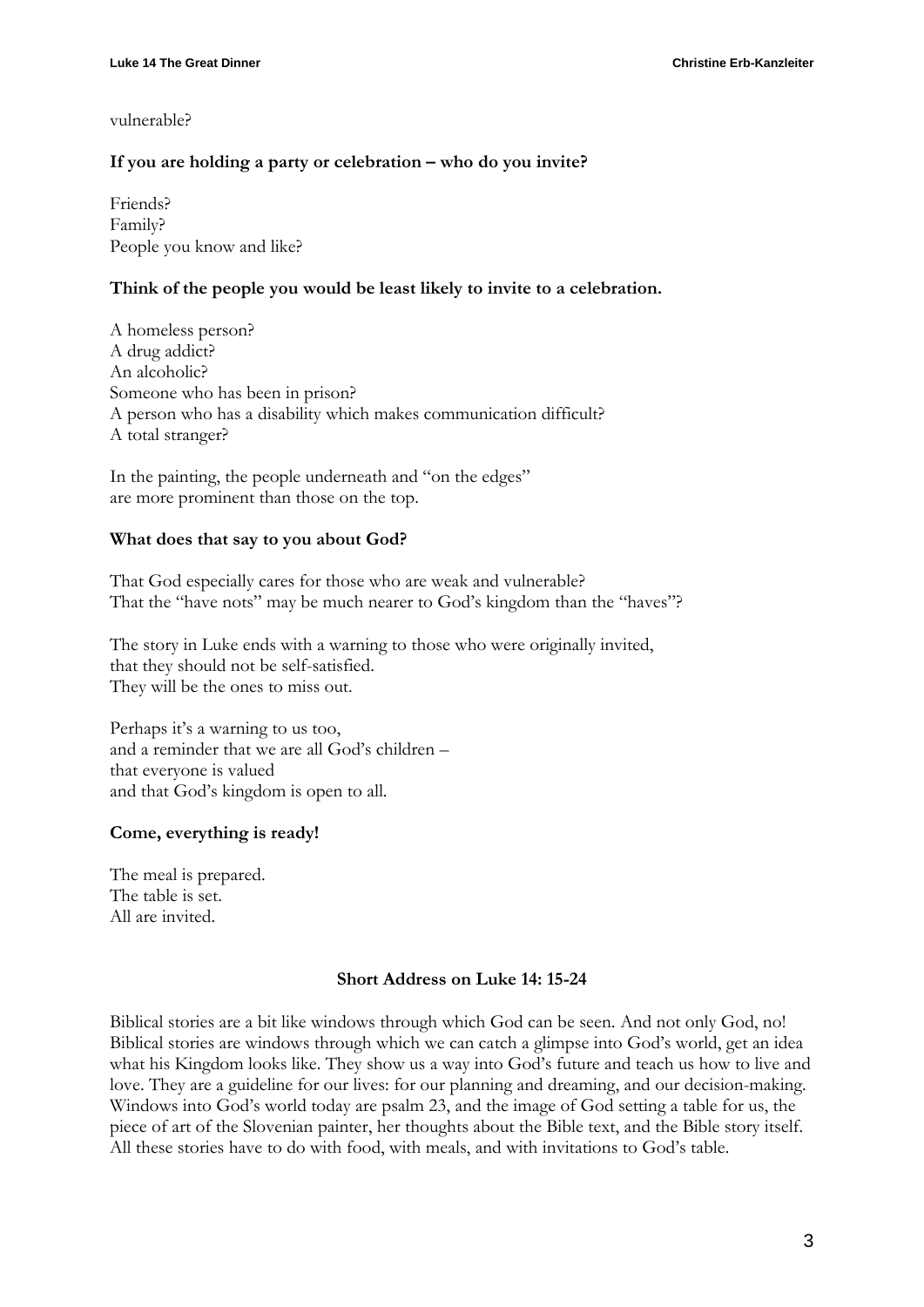The story which we heard as the Gospel reading is a story Jesus told. Jesus often told stories. Jesus used images from people's everyday experiences to talk to them about God. He talked of the world of great estates, leaseholders, day labourers and hard-working women – just to give you some examples... And in today's story the master of a great estate is the main figure: Just try to imagine Jesus sitting at a dinner table in a Pharisee's house. It is a Sabbath day. And of course the group gathered is, as so often with Jesus arguing about religion and the rules of religion, about healing on the Sabbath, about God's Kingdom and the places people would be offered there… and: about life in God's world being a feast – a party with plenty of food and drink for all. This is when Jesus tells his story…

Jesus talks about the coming of God's Kingdom:

a host is celebrating a big feast.

He can afford to throw a big party, and he invites people who buy land and oxen - people who are respectable and have money. An invitation goes out.

A slave comes and passes along the message:

"Look, I have prepared my dinner... and everything is now ready; come to the banquet." But the guests refuse to come.

This is a painful experience for the host:

they give their fake excuses and prefer to go and follow their own business...

farming, money-making, getting married… all these excuses are pretences.

When the servant reports them to the owner of the house, the master is understandably disappointed and angry.

His social fellows and peers, his friends and family have let him down.

So he sends his slave out to bring in substitute guests:

people from the streets, poor and lowly folk.

The hall becomes full. In the end the feast takes place; everybody has a great time! People who were the poorest of the poor in those times were now gathered for the great dinner. Poverty, brutality, violence, injustice and oppression were all part of their everyday lives…They had to put up with cruel dictatorship and exclusion from the lives of the rich every day. But now they'd been invited!

Jesus tells a story of which those poor people's dreams must have been made.

The Kingdom of God is not compared with a space, a place or a state. It is compared with a person… The Kingdom of God lies within what a person is doing.

God sends out into the broad streets and the narrow lanes to bring in the outcast from all over the city. The homeless and landless were invited to come to where they were normally not allowed. It is those with no voice, no place, and no social standing who in the end are dining with the host of the great feast.

And I think it is here where we can catch a glimpse of the point of the whole story. The future of the Kingdom of God will not be a continuation of the present, Jesus seems to say. The future with God is a reversal of all social and political conditions many of those who listened to Jesus were suffering from!

Entry into the Kingdom of God depends on neither the master's determination, nor human initiative. No one can enter the Kingdom of God without the invitation of God, and no one can remain outside it but by his own deliberate choice.

The main question of the story however is not: